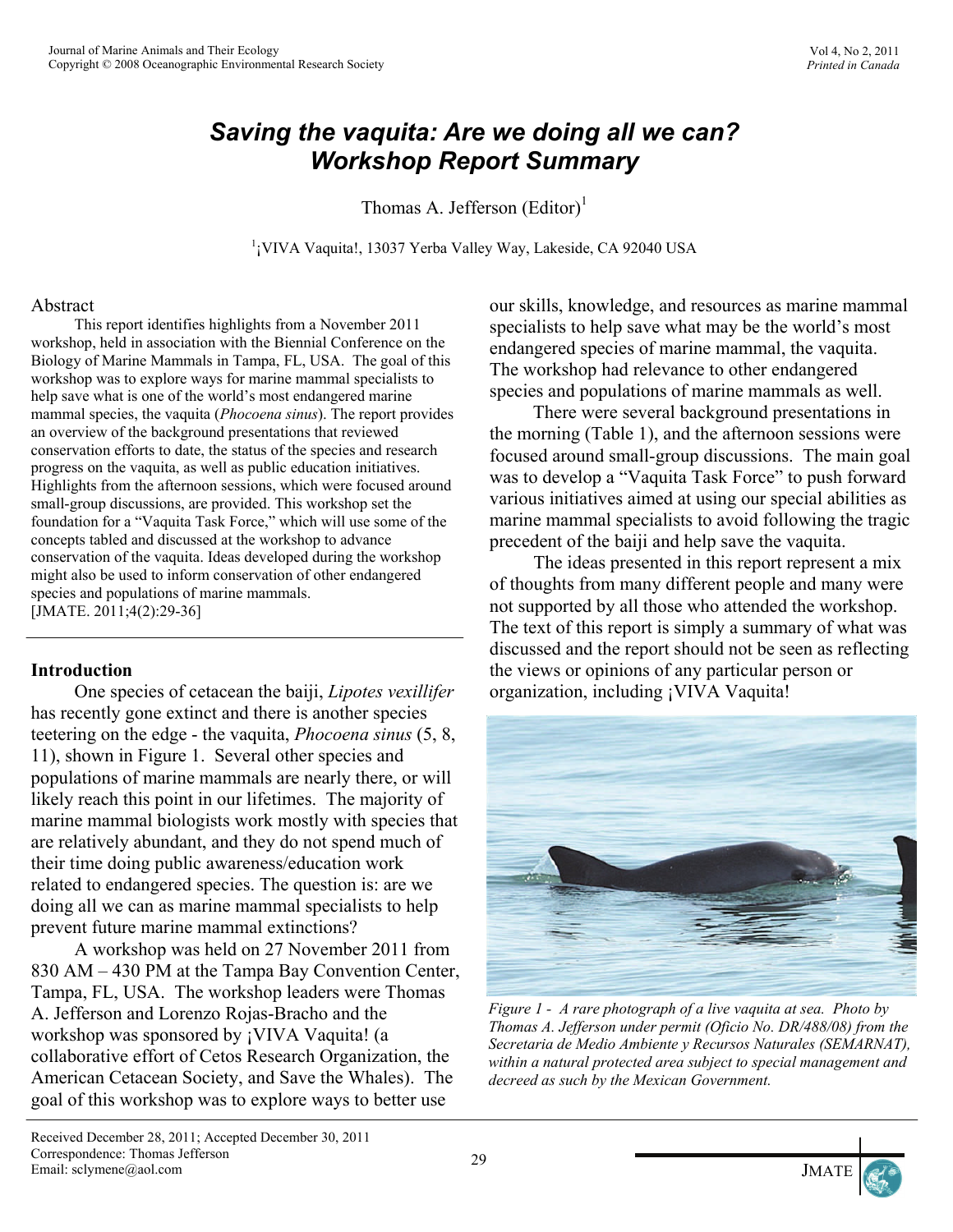| Time | Speaker                                                                 | Topic                                                                       |
|------|-------------------------------------------------------------------------|-----------------------------------------------------------------------------|
| 0830 | T. Jefferson/ L. Rojas-Bracho                                           | Welcome/introduction to workshop                                            |
| 0850 | R. Reeves                                                               | How the vaquita has been and is viewed<br>from an international perspective |
| 0920 | J. Wang                                                                 | Humpback dolphins in Taiwan – Teetering<br>On the edge                      |
| 0940 | B. Taylor & R. Pitman                                                   | Wither baiji - whither vaquita?                                             |
| 1000 | <b>COFFEE BREAK</b>                                                     |                                                                             |
| 1030 | J. Barlow, A. Jaramillo, B.<br>Taylor, L. Rojas-Bracho &<br>N. Tregenza | The status of the vaquita in 2011                                           |
| 1100 | L. Rojas-Bracho & D. Avila                                              | The Mexican Government's Vaquita<br><b>Recovery Strategy</b>                |
| 1140 | T. Jefferson                                                            | US-based vaquita conservation efforts and<br>¡VIVA Vaquita!                 |

*Table 1:Initial presentations by experts providing background information on vaquita issues.* 

## **Morning Background Talks**

 The morning session was designed to provide all the workshop participants (Table 2) with the appropriate background information on the vaquita issue, and to get people 'on the same page' for the afternoon discussions. After a welcome and description of logistics by the workshop coordinators, there were six background talks (Figure 2).

First, Randall Reeves provided an introduction and history of vaquita conservation efforts from an international perspective, with emphasis on the various roles of the International Whaling Commission (IWC) and the International Union for the Conservation of Nature and Natural Resources (IUCN) involvement (8). Next John Wang told the story of the small population of Indo-Pacific humpback dolphins (*Sousa chinensis*) found along the west coast of Taiwan. This recently discovered population faces many threats, and the successes and failures of conservation efforts directed towards it were very instructive to the vaquita situation (12). Barb Taylor (standing in for an injured Bob Pitman) presented a comparison of recent research efforts towards assessing the population status of the now-extinct baiji with those directed toward the vaquita,

and drew some interesting parallels and contrasts (11).

After a short coffee break, Jay Barlow and Barb Taylor summarized what we know of the current status of the vaquita population, including results of the 2008 line transect survey that suggests that only about 200 vaquitas remain, and that they have been declining at about 8% per year since the late 1990s (2, 3). Lorenzo



*Figure 2* - Workshop presentations in the morning sessions providing needed background for afternoon discussions.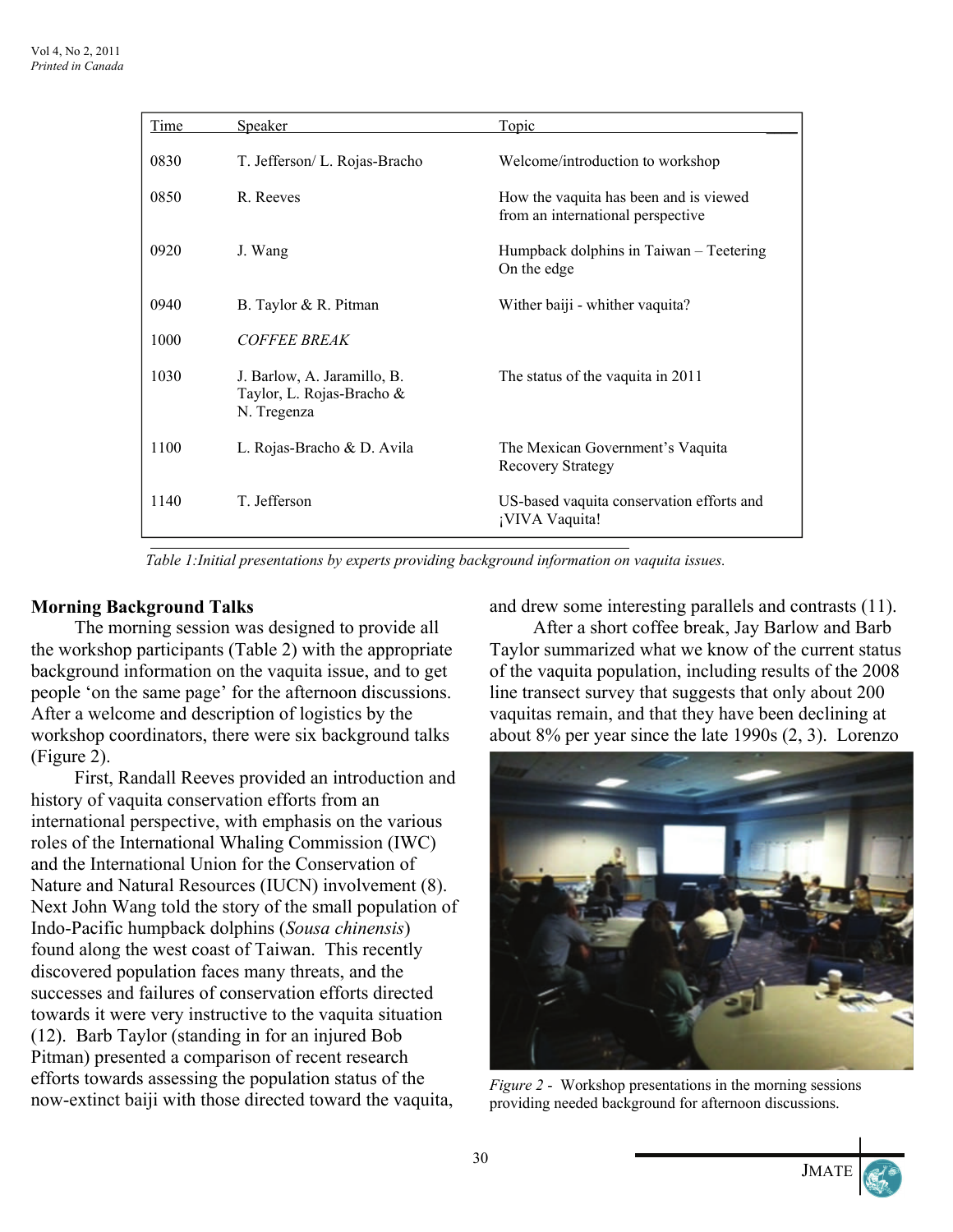| <b>Affiliation</b>                                     |
|--------------------------------------------------------|
| University of New South Wales                          |
| <b>NOAA</b>                                            |
| University of St. Andrews                              |
| Independent                                            |
| Independent                                            |
| <b>NOAA</b>                                            |
| <b>ACS Monterey Bay</b>                                |
| Danish Institute for Study                             |
| Abroad                                                 |
| VIVA Vaquita                                           |
| Oikonos Ecosystem Knowledge                            |
| Save the Whales                                        |
| New England Aquarium                                   |
| <b>ACS</b>                                             |
| <b>ACS Monterey Bay</b>                                |
| University of South Florida                            |
| <b>ACS</b> Los Angeles                                 |
| Independent                                            |
| <b>NOAA</b>                                            |
| <b>WWF Poland</b>                                      |
| Okapi Wildlife Associates                              |
| Independent                                            |
| Mexican National Institute of<br>Ecology               |
| Independent                                            |
| Independent                                            |
| <b>NOAA</b>                                            |
| <b>Ocean Park Conservation</b><br>Foundation           |
| <b>NOAA</b>                                            |
| Marine Mammal Commission                               |
| Chelonia Ltd.                                          |
| <b>ACS</b> San Diego                                   |
| FormosaCetus                                           |
| Oceanographic Environmental<br><b>Research Society</b> |
| Aarhus University (Denmark)                            |
| Independent                                            |
| <b>NOAA</b>                                            |
|                                                        |

*Table 2: Participants and their affiliations as provided.* 

Rojas-Bracho then described the Mexican Government's conservation plan for the vaquita and the progress that had been made in recent years (10). This included a

summary of promising efforts to develop an acoustic monitoring system for establishing population trends (9). Finally, Tom Jefferson gave a short history of US-based vaquita conservation efforts, and described the recent work of ¡VIVA Vaquita! (5,6). These presentations and discussions set the stage for the working groups as follows (Figure 3).



*Figure 3* - Workshop participants discussing the future of the vaquita, and making recommendations on how conservation efforts can proceed more effectively.

#### **Working Group No. 1 - Investigation of Remaining Scientific Uncertainties and Coordinating NGOs and Scientists** (Leader: B. Taylor)

 The group first developed a list of topics where scientific uncertainties remain. Given time constraints, the group was able to have substantive discussions only on scientific uncertainties and did not spend appreciable time discussing the issue of coordinating scientists and NGOs.

## *Effect of the Colorado River on vaquita abundance and health.*

 There have been frequent claims over the past several decades that the nutrient reduction from lack of flow from the Colorado River has caused the decline of vaquitas or at least that it continues to compromise the ability of vaquitas to recover. The group reviewed the two lines of argument made by proponents of this position: 1) the productivity in the northern Gulf has declined as a result of the lack of flow from the Colorado River and this has directly affected the



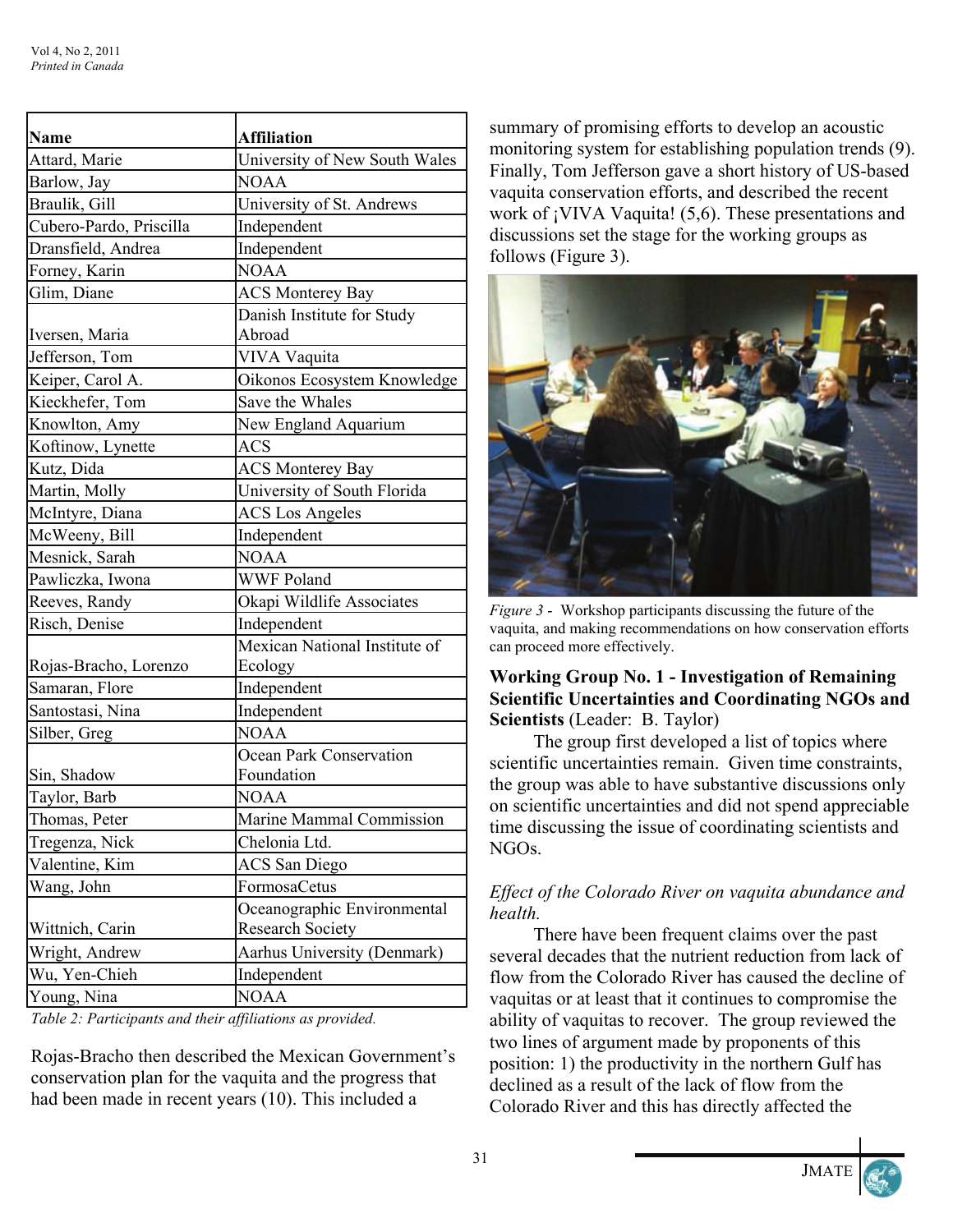survival and reproduction of vaquitas and 2) the loss of flow from the Colorado River will soon result in the loss of critical habitat for vaquitas (presumably referring to the need for continued sediment input to maintain the benthos). Both of these lines of argument point to an outcome that would mean vaquitas are at risk of either starving or failing to reproduce because of insufficient food. The evidence given by proponents is that the periodic pulses of freshwater flow from the Colorado River that still occur result in corresponding increases in catches of shrimp and perhaps other species. However, there have been no observations of malnourished vaquitas, and vaquita calves are often observed (6), so it does not appear that there is a problem with either body condition or reproductive performance. Vaquita distribution is limited to the portion of the Gulf that overlies the Colorado River delta and to the muddy waters resulting from tidal currents (Figure 4). Productivity in the northern Gulf remains high and, as mentioned, no emaciated vaquitas have been seen. The question, then, is whether the silt deposited on the bottom will disappear any time soon (i.e. not just over geologic time). The working group agreed that it would be useful to document the depth of the silt substrate in the delta and to estimate the rate of annual loss of that substrate, in order to address concerns about the medium and long-term viability of the vaquita's habitat. In general, the group felt that the Rojas-Bracho and Taylor (7) paper had largely addressed concerns about the effects of Colorado River damming on vaquitas and their habitat, but it was concluded that it would be useful to revisit this issue with new information on the loss rate of sediments. This is planned for 2012 (4).

## *Empirical estimate of bycatch*.

 The primary source of data for estimating vaquita bycatch rates is a one-year study that relied mostly on interviews with fishermen in El Golfo de Santa Clara (1). Participants agreed that such an interview process could not work again now that fishermen have become aware of the implications of such research and the fact that it has led to management decisions contrary to their interests (e.g. forced reductions in fishing effort in order to eliminate vaquita bycatch (4)). After lengthy discussion of other methods, including the use of video cameras, independent boats that would observe



*Figure 4 - Map of the northern Gulf of California showing the current known vaquita range (area to the north and west of the dashed line) and the Vaquita Refuge area (area inside the solid line) established by the Mexican government. This Refuge is a natural protected area subject to special management regulations.* 

fishermen pulling their nets, and placement of observers on pangas, it was agreed that none of these methods was feasible and that uncertainties surrounding bycatch rates would remain.

#### *Population size and trend.*

 It was agreed that recent papers by Gerrodette et al. (3) and Gerrodette and Rojas-Bracho (2) give good estimates of status and trends and the remaining uncertainties that result from poor precision in the shallow water area are unlikely to be resolved soon.

#### *Monitoring shallow water areas (actually all areas outside the Refuge)/fishing effort quantification.*

 These subjects are presented together because they are strongly connected. Currently there is no monitoring of vaquitas outside the Vaquita Refuge and participants agreed that population monitoring results would be strengthened by expansion into outside areas (9). However, before deploying passive acoustic equipment for such monitoring, further characterization and quantification of seasonal fishing effort are needed. This is because the acoustic devices are often lost to/removed by fishing gear (both gillnets and trawling nets). An



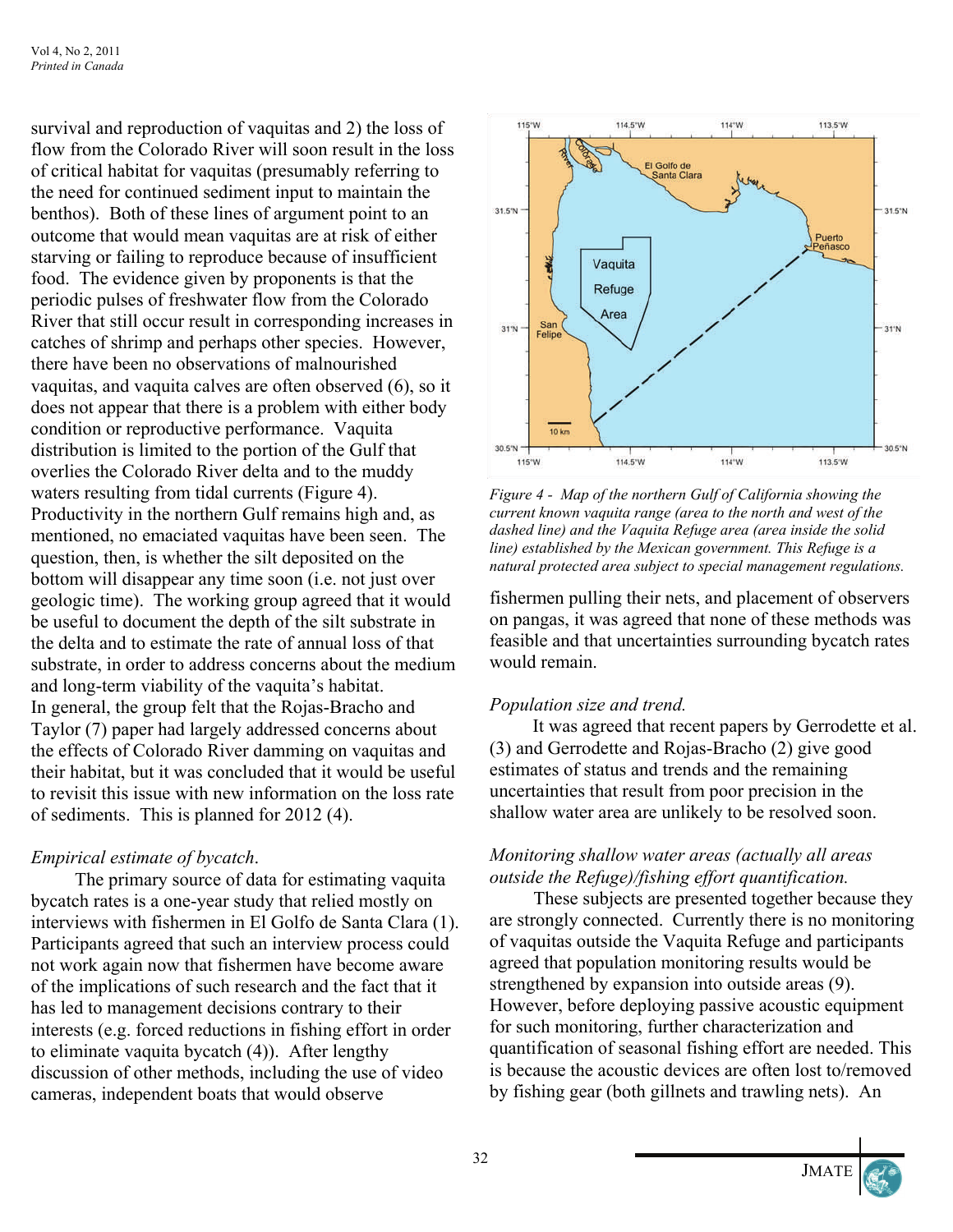experiment with dummy C-PODs would help quantify the predicted loss in different areas. For areas with unacceptably high predicted loss, it might be possible (as an alternative) to estimate vaquita density using a towed acoustic array. However, here too, more experimental data are needed to determine the motor type and vessel speed that would allow vaquita detection using an acoustic array. It was suggested that with the new knowledge gained from the passive acoustic monitoring grid within the Vaquita Refuge, experiments could be designed in high-density areas to assess best motor type and speed.

*Life history.* Because so few carcasses become available, little progress has been made recently in estimating birth or death rates, age at first reproduction, or calving interval. Photographic identification of individual vaquitas (Figures 5, 6) may make it possible to improve estimates of these and other life history parameters somewhat, but participants recognized that it would take a great deal of field effort to obtain sufficiently large samples (6).



*Figure 5 - Dorsal fins of two vaquitas. Their similar appearance makes individual identification difficult. However, if there are unique marks or damaged dorsal fins, individual identification has been shown to be possible with this species. Photo by Thomas A. Jefferson under permit (Oficio No. DR/488/08) from the Secretaria de Medio Ambiente y Recursos Naturales (SEMARNAT), within a natural protected area subject to special management and decreed as such by the Mexican Government.*



*Figure 6 - Two vaquitas surfacing next to a vessel in the northern Gulf of California, October 2008. Photo taken by Thomas A. Jefferson under permit (Oficio No. DR/488/08) from the Secretaria de Medio Ambiente y Recursos Naturales (SEMARNAT), within a natural protected area subject to special management and decreed as such by the Mexican Government.* 

*Seasonal distribution.* Some data on seasonal movements and distribution of vaquitas should come from the C-PODs mounted on the Vaquita Refuge boundary buoys. Sadly, however, coverage will be sparse. Also, it is anticipated that no data will be obtained from areas outside the Refuge. The lack of such data makes it difficult to consider season/area closures as a means of managing fisheries.

#### **Working Group No. 2 - Moving the Gillnet Removal Plan Forward and Developing Alternative Livelihoods (**Leader: N. Young**)**

 The group first identified the issues that appear to be inhibiting the gillnet removal plan and the development of alternative livelihoods for fishermen and others involved in the gillnet fishery industry in the northern Gulf. Then, a series of recommendations was developed.

# *Issues Identified*

 It was recognized that it is difficult to move vaquita conservation forward with the conservation mandate split between Mexican fisheries and environment ministries. We need to know where within the government of Mexico the ultimate responsibility lies for vaquita conservation. The group did not know of



**JMATE**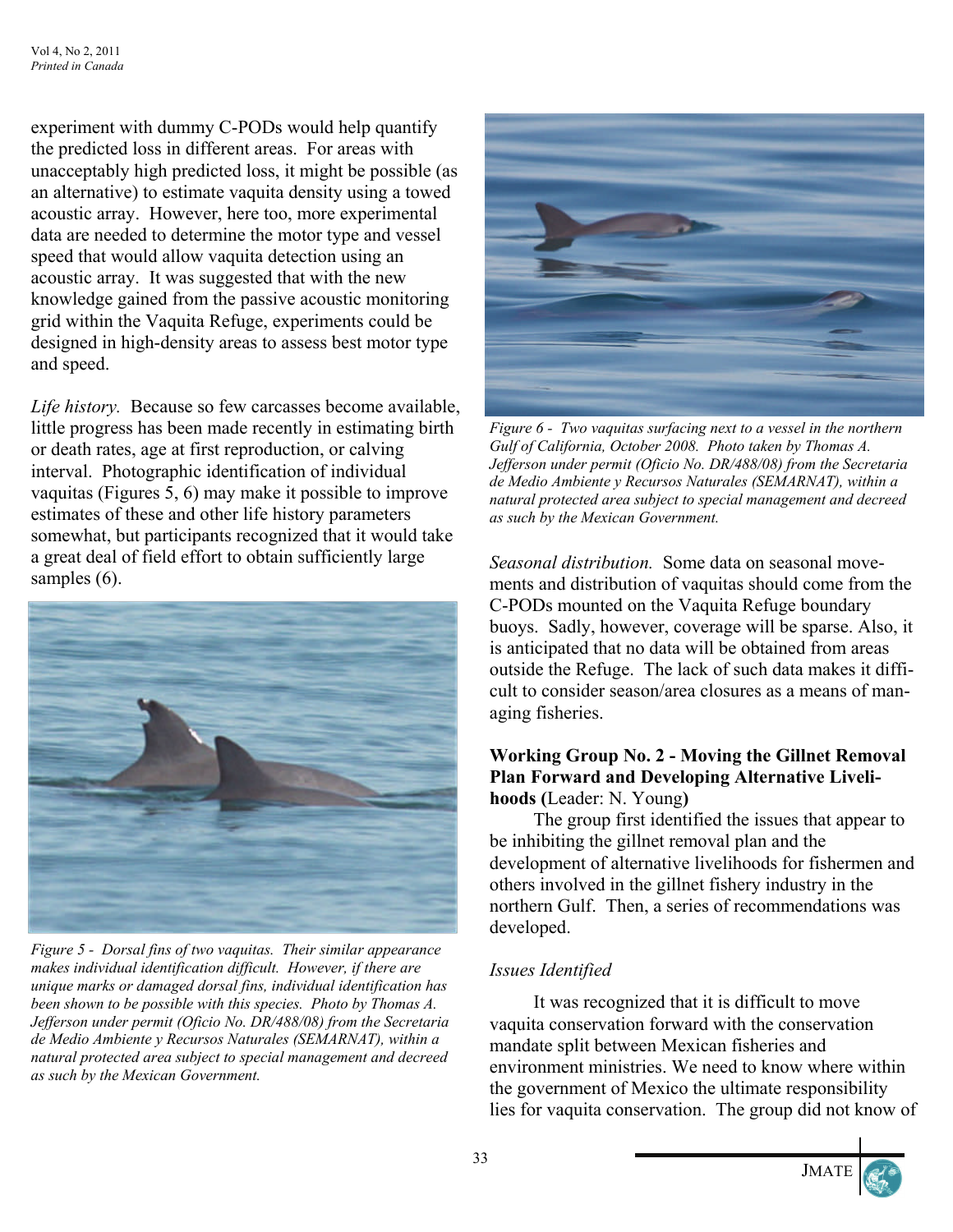a plan for fabricating alternative gear, relinquishing gillnets, and purchasing and distributing alternative gear. Would production be limited by the availability of materials, the time required for fabrication, or other factors? It was noted that economic studies have been undertaken that highlight the socio-economic effects of changing the fisheries and the economics of the fishing villages. Reports of these studies should be made more readily available.

 Tourism as an alternative is questionable in light of today's economic situation. Individuals involved in the vaquita conservation effort should, to the extent possible, live in the fishing villages to gain the trust of the communities. There is a need for a dedicated local contact person, a 'vaquita czar' (this should be a Mexican national). Incentives should be created for fishermen to take the lead and develop and undertake conservation efforts. After some discussion, the following information needs were identified:

1) Make available the reports by fisheries economists so that they can be used in the search for economic alternatives, gear-switching strategies, etc. (and translate into English, if necessary).

2) Develop a better understanding of the life history of shrimp in the northern Gulf.

3) Develop mechanisms to compile, and periodically update, in one place, a description of the efforts within the government and "on-the-ground" to conserve vaquitas.

## *Recommendations*

## *Illegal fishing should be stopped. Groups should continue to urge Mexico to:*

a) Increase enforcement capacity and effort in order to eliminate illegal fishing.

b) Strictly enforce its permitting and gillnet requirements.

c) Take steps to ensure that any buy-out results in clear and lasting reductions in fishing effort with entangling gear.

# *Ban gillnets in the Upper Gulf of California by 2015. In the interim, a program should be developed to do the following:*

a) Urge Mexico to continue to reduce gillnet fishing effort.

b) Establish fishing industry liaisons (possibly through

Center for Study of Deserts and Oceans, CEDO) to live in the fishing villages and gain the trust of the community. This is necessary to obtain better estimates of bycatch and to help with the transition toward using alternative fishing gear.

c) Complete the efforts by gear specialists to conduct larger-scale studies testing alternative gear for use in the shrimp fishery.

d) Develop a distribution strategy for transitioning new alternative gear into the fishery (including a strategy to ensure that the gear is actually used properly). e) Consider financial incentives to establish the capability to manufacture alternative gear in Mexico.

*Government Actions. The US government should:*  a) Insist that bilateral discussions with Mexico include representatives from the fisheries and environment ministries.

b) Develop a clear understanding of the agencies and levels of authority that are responsible for implementing the Vaquita Action Plan.

## *Other recommendations:*

a) Update the management plan for the biosphere reserve and consider expanding the reserve boundaries to encompass the entire range of the vaquita. b) To be successful, vaquita conservation efforts need to be sustained and continuous over the long term.

#### **Working Group No. 3 - Making the Vaquita a Household Name and Becoming Vaquita-Safe: Markets in the USA** (Leader: A. Wright)

 The group examined the issues of increasing public awareness of the vaquita and its plight, and how economic markets for seafood products that result in vaquita mortality might be affected.

## *Vaquita-safe Markets:*

 The group considered possible ways to foster vaquita-safe markets, but did not come to consensus on the issue. Vaquita-safe certifications may be needed, but would require better name recognition of the species and public support. Legislation modeled after US laws on importation of dolphin- (and turtle-) safe seafood would be useful (the trouble with this is the time required to pass legislation and implement free trade agreements).

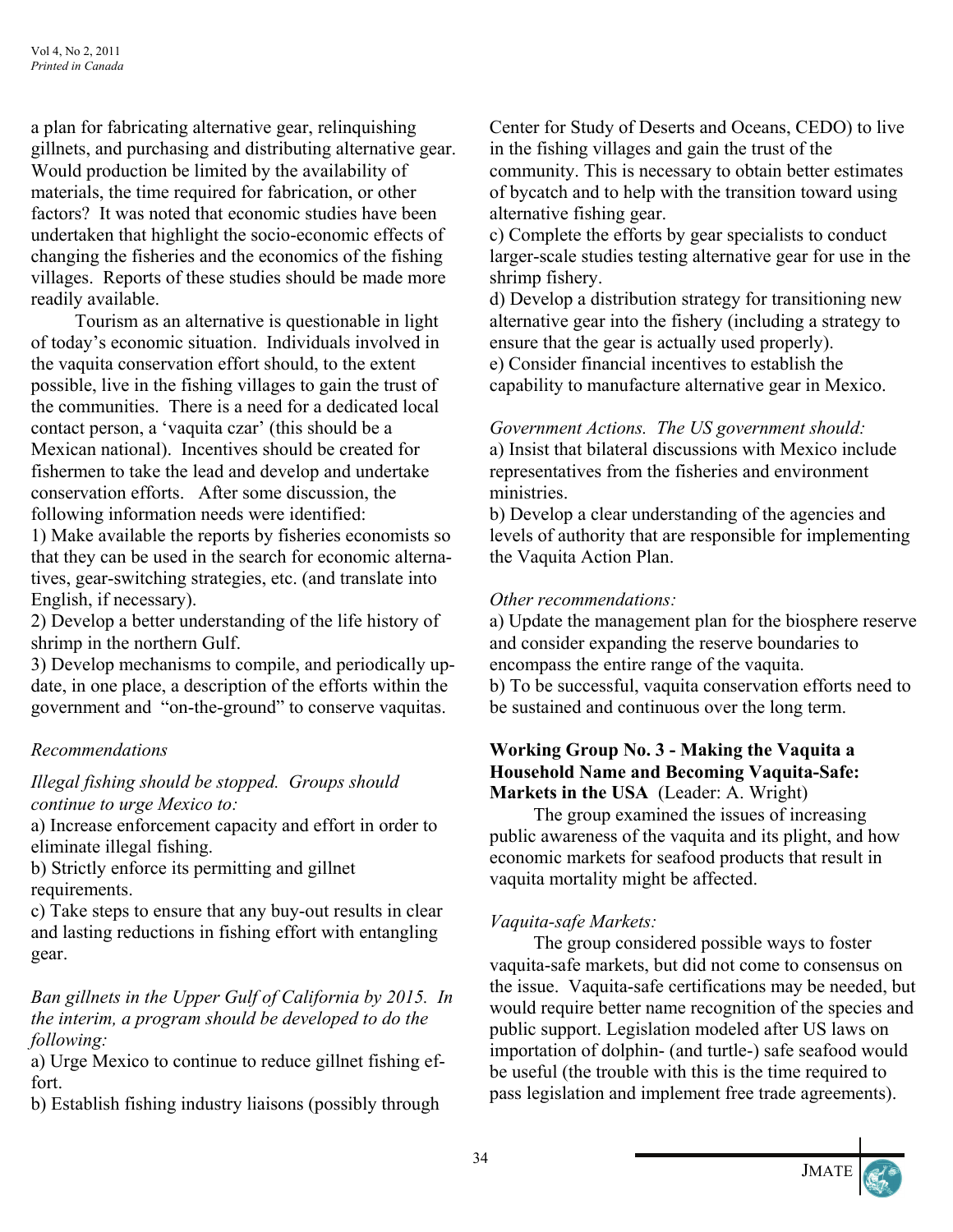Although it could be problematic tracking products from nets to markets, this would be worthwhile. Letters from the Society for Marine Mammalogy (and/or other scientific societies) may help in the above efforts.

# *Vaquita Name Recognition:*

In order to elevate the status of the vaquita, there is a need for a campaign using innovative, new methods. Exhibits at aquariums and zoos with life-sized vaquita models could be quite effective. It might be possible to use the polydactyl characteristic of the vaquita (it has six finger bones instead of the usual five) to elevate the species' profile. There is a need to mass-produce education tools, like posters, fact sheets, and kids' gear (e.g., coloring books in Spanish and English).

 Schools could plan a vaquita theme day (or week). It may be useful to have some sort of computer game (online/flash/etc.) and/or phone app. Awareness efforts should include natural history, travel, and diving magazines. The use of celebrity spokespeople (especially Mexican nationals) would be very helpful to get the word out to a large number of people. A dedicated person/team will be needed to coordinate the work described above.

## **Summary**

## *Where Do We Go from Here?*

 Although it only scratched the surface, the workshop was deemed successful by most. It provided a good forum to update interested parties and seek agreement on what needs to be done to prevent the extinction of the vaquita. The limited time for discussions meant that little more than laundry lists of issues and recommendations could be developed at the workshop. Although consensus was not reached on all issues discussed, and attitudes about some issues varied, overall the workshop participants largely worked together harmoniously and effectively to address potential solutions.

 ¡VIVA Vaquita! will take the next steps by reviewing the workshop recommendations and working to implement a subset of those that are considered feasible (considering limited resources and available funding), starting in 2012. The people who attended the workshop (as well as others who registered but were unable to

attend) will be viewed as a preliminary "Vaquita Task Force" and we expect to call on many of the participants in the coming months and years to help us, by using their particular sets of skills, resources, and connections. Working together with such a diverse group of passionate people, we are even more optimistic than before that, despite the dire population status of the vaquita, it is not too late and the species can still be saved.

#### **Acknowledgements**

The information and ideas presented in this paper grew out of collaborations and discussions among several dozen people (see list of participants). I thank all of them for their input and participation in the workshop and follow-up work. Instrumental among these were D. Glim, T. R. Kieckhefer, D. Kutz, R. R. Reeves, L. Rojas-Bracho, G. K. Silber, B. L. Taylor, A. Wright, and N. Young. I also thank ¡VIVA Vaquita! and its main funding sources for the financial support to put on the workshop and T. Gerrodette for creating the map in Figure 4. Finally, my thanks go to C. Wittnich for agreeing to facilitate publishing this report.

## **References**

- 1. D'Agrosa C, Lennert-Cody CE, Vidal O. Vaquita bycatch in Mexico's artisanal gillnet fisheries: driving a small population to extinction. *Conservation Biology;* 14:1110-1119. 2000.
- 2. Gerrodette T, Rojas-Bracho L. Estimating the success of protected areas for the vaquita, *Phocoena sinus*. *Marine Mammal Science;* 27:E101-E125. 2011.
- 3. Gerrodette T, Taylor BL, Swift R, Rankin S, Jaramillo–Legorretta A, Rojas-Bracho L. A combined visual and acoustic estimate of 2008 abundance, and change in abundance since 1997, for the vaquita, *Phocoena sinus*. *Marine Mammal Science;* 27:E-79-E100. 2011.
- 4. International Committee for the Recovery of the Vaquita (CIRVA). CIRVA: Scientific reports. Unpublished workshop report. 2004. p67.
- 5. Jefferson TA. Why we NEED to save the vaquita. *Whalewatcher;* 39:4-6. 2010.
- 6. Jefferson TA, Olson PA, Kieckhefer TR, Rojas-Bracho L. Photo-identification of the vaquita (*Phocoena sinus*): The World's most endangered cetacean. *Latin American Journal of Aquatic Mammals;* 7:53-56. 2009.